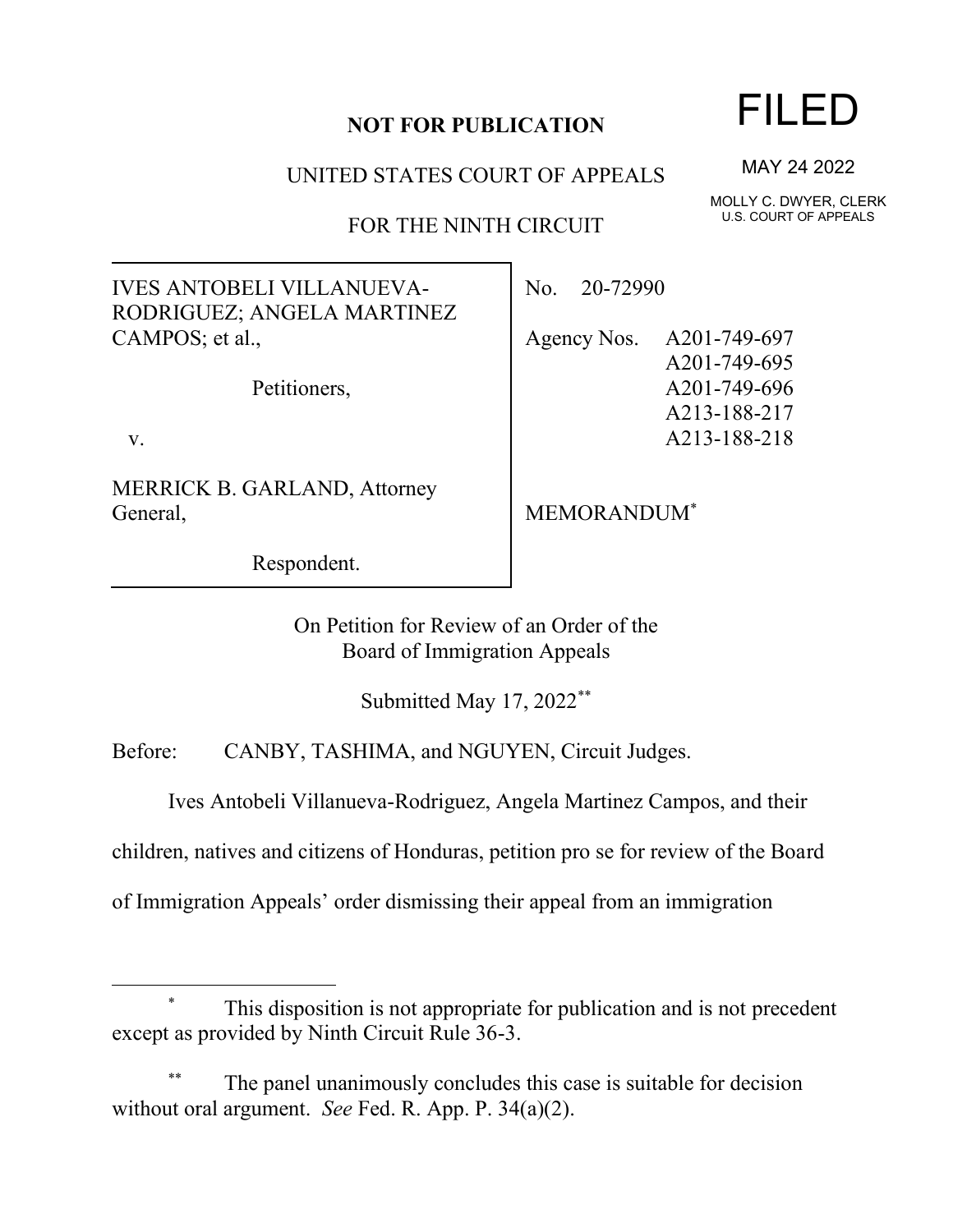judge's decision denying their applications for asylum, withholding of removal, and relief under the Convention Against Torture ("CAT"). We have jurisdiction under 8 U.S.C. § 1252. We review de novo the legal question of whether a particular social group is cognizable, except to the extent that deference is owed to the BIA's interpretation of the governing statutes and regulations. *Conde Quevedo v. Barr*, 947 F.3d 1238, 1241-42 (9th Cir. 2020). We review for substantial evidence the agency's factual findings. *Id*. at 1241. We grant the petition for review, and remand.

The BIA erred in concluding that petitioners failed to establish the cognizability of a particular social group based on employment because it did not make the requisite case-by-case determination. *See Plancarte Sauceda v. Garland*, 23 F.4th 824, 833 (9th Cir. 2022) (BIA erred by concluding that an employmentbased group was not cognizable without meaningful analysis); *Diaz-Reynoso v. Barr*, 968 F.3d 1070, 1087-88 (9th Cir. 2020) (BIA erred by failing to conduct the requisite cognizability analysis). Thus, we grant the petition for review with respect to petitioners' asylum and withholding of removal claims and remand to the agency for further proceedings consistent with this decision. *See INS v. Ventura*, 537 U.S. 12, 16-18 (2002) (per curiam).

As to CAT relief, the agency found that petitioners failed to establish the requisite state action and they could relocate to avoid torture. Substantial evidence